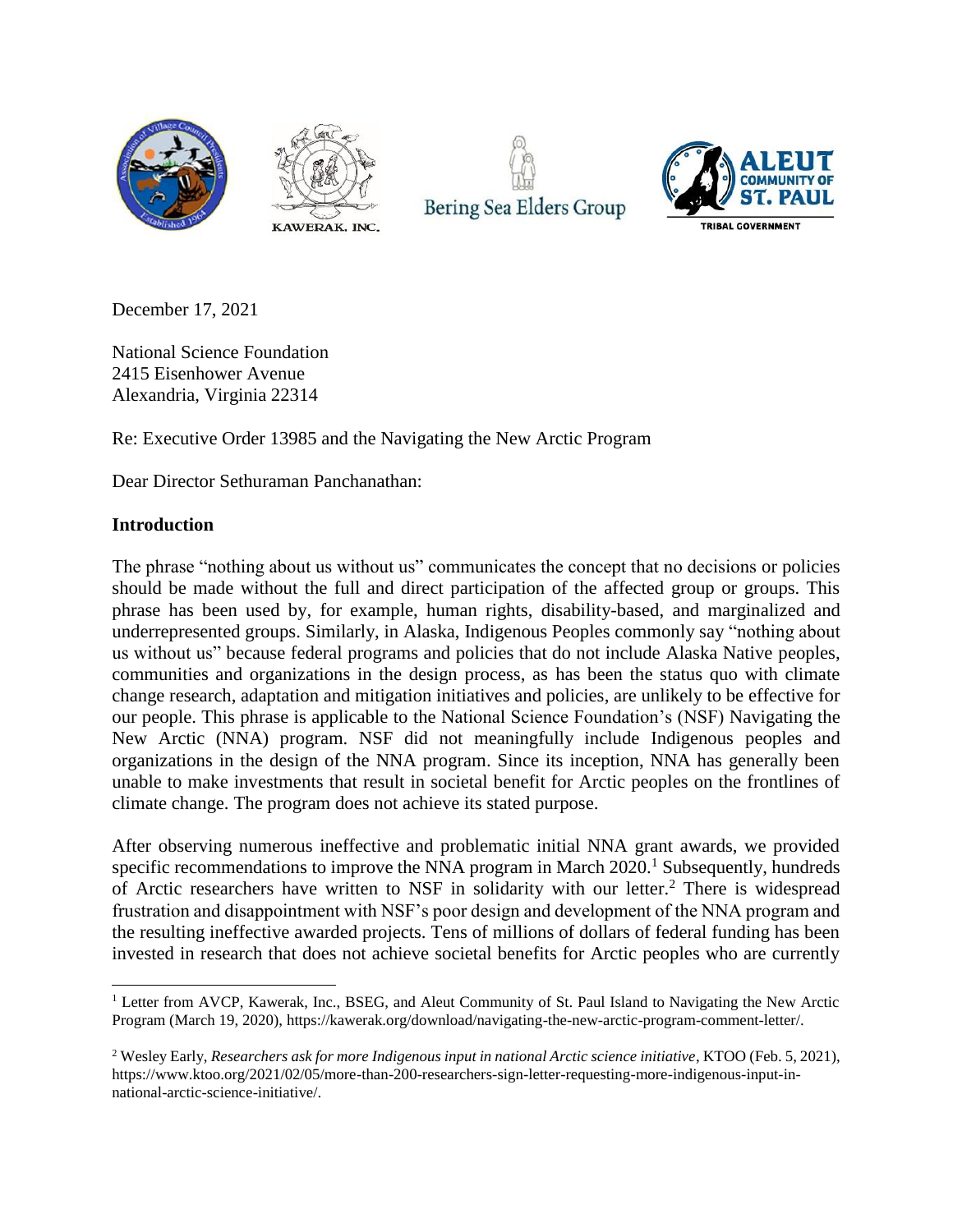experiencing disproportionate and extreme impacts of climate change. Today, approximately a year and a half after our initial recommendations, NSF has yet to make substantive adjustments to the program. More recently, NNA staff have requested that we provide recommendations for "low hanging fruit." There are no low-hanging fruits. The NNA program requires transformative changes to its design and implementation. Our communications with NNA staff and the agency's May 4, 2021 *"Dear Colleagues Letter: Update on NSF's Efforts to Improve the Inclusion of Local and Indigenous Voices in Arctic Research"* demonstrates that NSF has yet to take our concerns seriously. $3$ 

We—federally recognized Tribes and regional Tribal Consortia representing or comprised of over 75 federally recognized Tribes<sup>4</sup>—are writing to provide additional specific recommendations that can be used by NSF to ensure that NNA funding is spent well and achieves societal benefits. The recommendations provided here are relevant to Executive Order 13985, which directs NSF to identify barriers that underserved communities face in accessing NSF programs and provide recommendations for how NSF can allocate resources to address the historic failure to invest sufficiently, justly, and equally in underserved communities.<sup>5</sup>

Due to its inequitable program design, NNA has inadvertently disadvantaged and excluded Alaska Native people, and Alaska Native Tribes and Tribal Consortia from accessing NNA funding for community-driven solutions. For example, the application, scoring criteria, and review make it very difficult, for small, rural Alaskan communities with average population counts of under 500 people to apply to NNA for science and engineering to inform climate adaptation decisions (e.g., factors that make it difficult for small rural communities include low populations, limited staff at Tribal and City offices, English may be a second language, unreliable Internet connections, etc.). Similarly, the ineffective program design—such as the lack of focus on Indigenous priorities, awards to projects that duplicate ongoing efforts, and the limited ability for NNA-funded research to reach community decision-makers—has largely prevented Alaska Native people and Alaska Native Tribes from receiving benefits from NNA investments. Consequently, NNA has generally been a poor use of federal funding. NSF must take action to produce transformative change the NNA program such that NNA funding achieves societal benefits for Indigenous Arctic people.

 $\overline{a}$ <sup>3</sup> National Science Foundation, *Dear Colleague Letter: Update on NSF's Efforts to Improve the Inclusion of Local and Indigenous Voices in Arctic Research* (May 4, 2021), https://www.nsf.gov/pubs/2021/nsf21077/nsf21077.jsp.

<sup>4</sup> *Indian Entities Recognized by and Eligible To Receive Services From the United States Bureau of Indian Affairs*, 86 Fed. Reg. 7554, 7557-58 (Jan. 29, 2021). A Tribal Consortium is an organization formally designated by two or more Tribes that have chosen to join together to address specific priorities across communities. Tribal consortia often serve as a unified voice for their member Tribes and a mechanism through which Tribes effectuate self-governance without incurring the heavy financial and administrative burden of each doing it by themselves. These consortia are generally formed along cultural, historical, regional, and ecological bonds, and allow Tribes to pool their resources and take advantage of efficiencies of scale when providing social services, healthcare services, and advocacy services for their members. Federal self-determination policy is flexible and allows Tribes to design and deliver services "appropriate to their diverse demographic, geographic, economic[,] and institutional needs." S. Rep. No. 100-274 (Dec. 21, 1987) *as reprinted in* 1988 U.S.C.C.A.N. 2620, \*\*2625 (Select Committee on Indian Affairs Report).

<sup>5</sup> Executive Order 13985, *Advancing Racial Equity and Support for Underserved Communities Through the Federal Government*, 86 Fed. Reg. 7009 (Jan. 25, 2021), https://www.govinfo.gov/content/pkg/FR-2021-01-25/pdf/2021- 01753.pdf.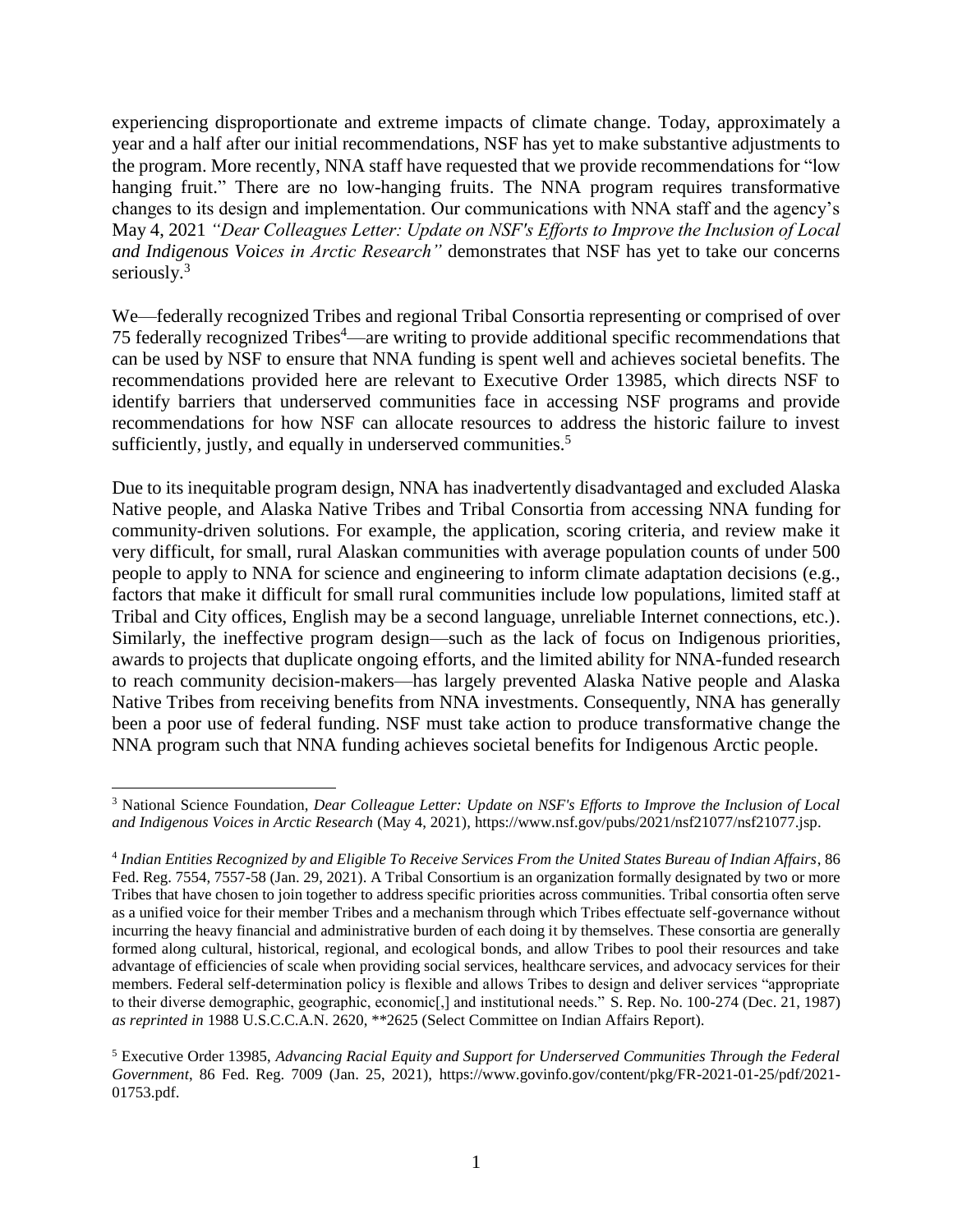## **Recommendations**

### Pause awards

It is unreasonable to continue the NNA program without significant revision. NSF should pause grant awards until a revised evaluation process has been created to ensure selected projects will achieve societal benefits.

#### Adjust NNA program staff and structure

• *Problem:* NNA decision-making must be led by people with the knowledge and experience to ensure that investments achieve societal benefits for Arctic people. Based on past NNA awards, we are concerned about the ability of NSF and NNA staff to evaluate the efficacy of the NNA program and specific NNA project proposals in this regard.

*Recommended solution:* We recommend adjusting NNA program staff and the NNA personnel structure. Examples of changes include:

- o NNA program leadership and staff should have significant experience supporting community-driven research in general, as well as climate-specific solutions in Alaska, awarding funding to Alaska Native Tribes and Tribal Consortia, and conducting research with Alaska Native communities.
- o Create a hands-on Advisory Council to guide the NNA program to produce a thorough synthesis of previous investments and how these investments have benefited affected Alaska Indigenous communities, other program areas, and the general public; as well as a roadmap for incorporating these existing data and programs into future use at NSF; and evaluate the efficacy of the current program, including the performance of the new Community Office (the Community Office advisory bodies do not address the structural problems raised here). Similar to the recommended NNA staff qualifications, no less than the majority of the NNA Advisory Council should be composed of representatives from Alaska Native Tribes and Tribal Consortia with experience supporting community-driven solutions to environmental problems, awarding funding to Alaska Native communities, and conducting research with Alaska Native communities.

### Develop program priorities

• Instead of the current shotgun approach where researchers propose projects of all types, NNA investments should be driven by the priorities of Arctic people. NNA should develop a strategic plan with key focal areas that guide the development of the Request for Proposals (RFP) and evaluation methods. We repeat our recommendation from our letter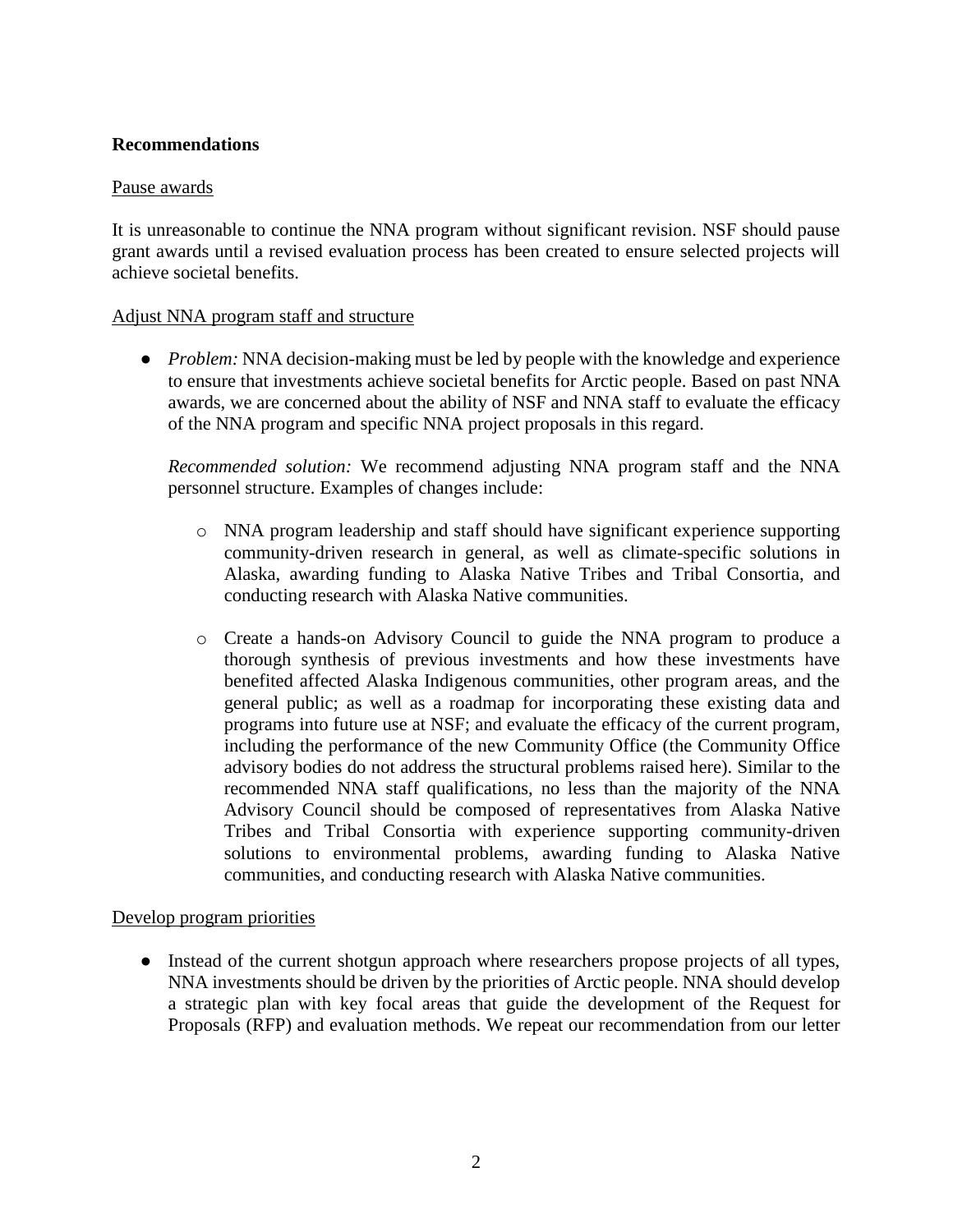submitted to NSF in March 2020: NNA should focus on food security and climate impacts on infrastructure in Alaska Native communities. <sup>6</sup>

## Revamp planning grants

• *Problem:* NNA planning grants effectively fund research on what to research. At best, the outcome is a future research proposal to NNA. The recent NNA award for the *"Coastal Arctic Communities in the Context of Climate Change: Interaction between Coastal and Riverine Processes and the Built Environment"* project is an example of a NNA planning grant that funded planning by outside researchers for a future NNA project proposal in an area where the gaps and methods are already defined. The same funding in different hands could be used to complete the needed research and fill known data collection and analysis gaps. It is critically important to invest in relationships between communities, partners, and outside researchers, however past NNA-funded methods have largely been ineffective.

*Recommended solution:* After developing program priorities, NNA staff should carefully consider the value of continuing the current structure of planning grants.

### Invest in training and education

• In 2019, the Journal of Higher Education reported that American Indian, Alaska Natives, and Native Hawaiians combined compromised only one percent (1%) of all enrollment in United States (U.S.) undergraduate institutions. Also, during the 2018-2019 academic year one third of one percent (0.3%) of doctorate degrees in the U.S. were awarded to Native students. NSF should significantly increase investments that build the capacity of Indigenous peoples to participate in research such as full scholarships to undergraduate and graduate institutions, filling student roles with Indigenous students, other actions that address the historic failure to invest sufficiently, justly, and equitably in underserved communities and deliver benefits to underserved communities. We recommend that NSF make this a top national priority.

### Prioritize awards to Alaska communities

• *Problem:* Few NNA projects have resulted in tangible benefits to Arctic people. This is partly due to the lack of awards directly to communities and partly due to the inability of NSF to support projects driven by communities. Despite NSF's claim of funding "community-engaged research" a review of awarded NSF projects in Alaska found that 99% of NNA research projects had no prior relationship with communities.<sup>7</sup>

*Recommended solutions:*

 $\overline{a}$ 

<sup>6</sup> *See* March 19, 2020 Letter, *supra* note 1.

<sup>7</sup> Kristen Barnett, Research for an Indigenous Future, Presentation at Kawerak Knowledge and Research Workshop, (May 20, 2021), https://www.youtube.com/watch?v=NdvWB06jEIw.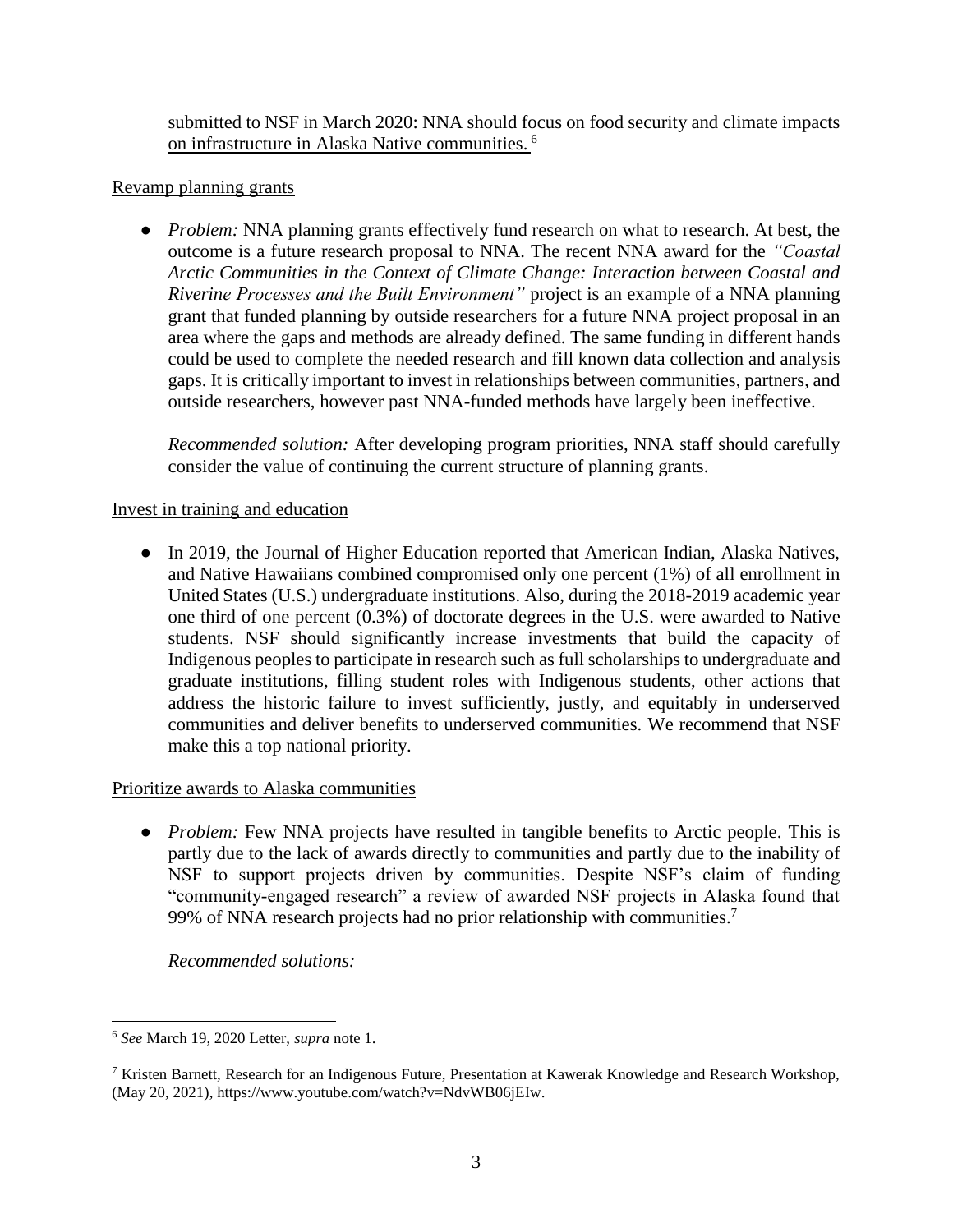- 1. NNA should prioritize awarding funding to Alaska Native Tribes and Tribal Consortia by making the proportion of awards to Alaska Native Tribes and Tribal Consortia a key performance indicator for the NNA program. Success is when 50% or more NNA funding is awarded to Alaska Native Tribes and Tribal Consortia.
- 2. NNA should create a Tribal set-aside, where 50% of annual NNA funding is reserved for Tribal and Tribal Consortia applicants, or city governments with written approval from the community's Tribe.

### Prioritize investments based on need

● Within the program priorities defined in the recommended strategic plan, NNA investments should target the areas of greatest needs.

*Recommended solution:* Investments related to climate impacts on infrastructure in Alaska Native communities should incorporate existing prioritization tools such that research investments benefit the communities with the greatest threats. The Denali Commission Statewide Threat Assessment combined rank is an example of a relevant tool to inform funding decisions.

### Communication materials

● *Problem:* Many potentially interested applicants are not aware of the NNA program. Our communities cannot apply to NNA if they do not know it exists.

*Recommended solution:* Develop and distribute communications materials to all Alaska communities through a variety of formats including mailed informational sheets, email, social media (Facebook), and radio. Including a brief program summary published in Alaska Native languages would further improve equity.

# Reduce barriers to applying

• *Problem:* In our experience, the two main factors that drive the decision to submit an application to the NNA program are (1) the anticipated effort and (2) the probability of award. The current application process is a significant barrier to applying because it can take over 100 hours to prepare a competitive proposal. This aspect of the program design is unequitable and it disadvantages small, rural communities, including Alaska Tribes and Tribal Consortia. Most of Alaska's communities and organizations simply do not have 100 hours to dedicate to a grant application that is perceived to have a low probability of an award.

The NNA application and application process also favors academic or other applicants that have grant writing written into their job duties (or institutions which, unfairly but successfully, expect academic staff to write grants to maintain their positions).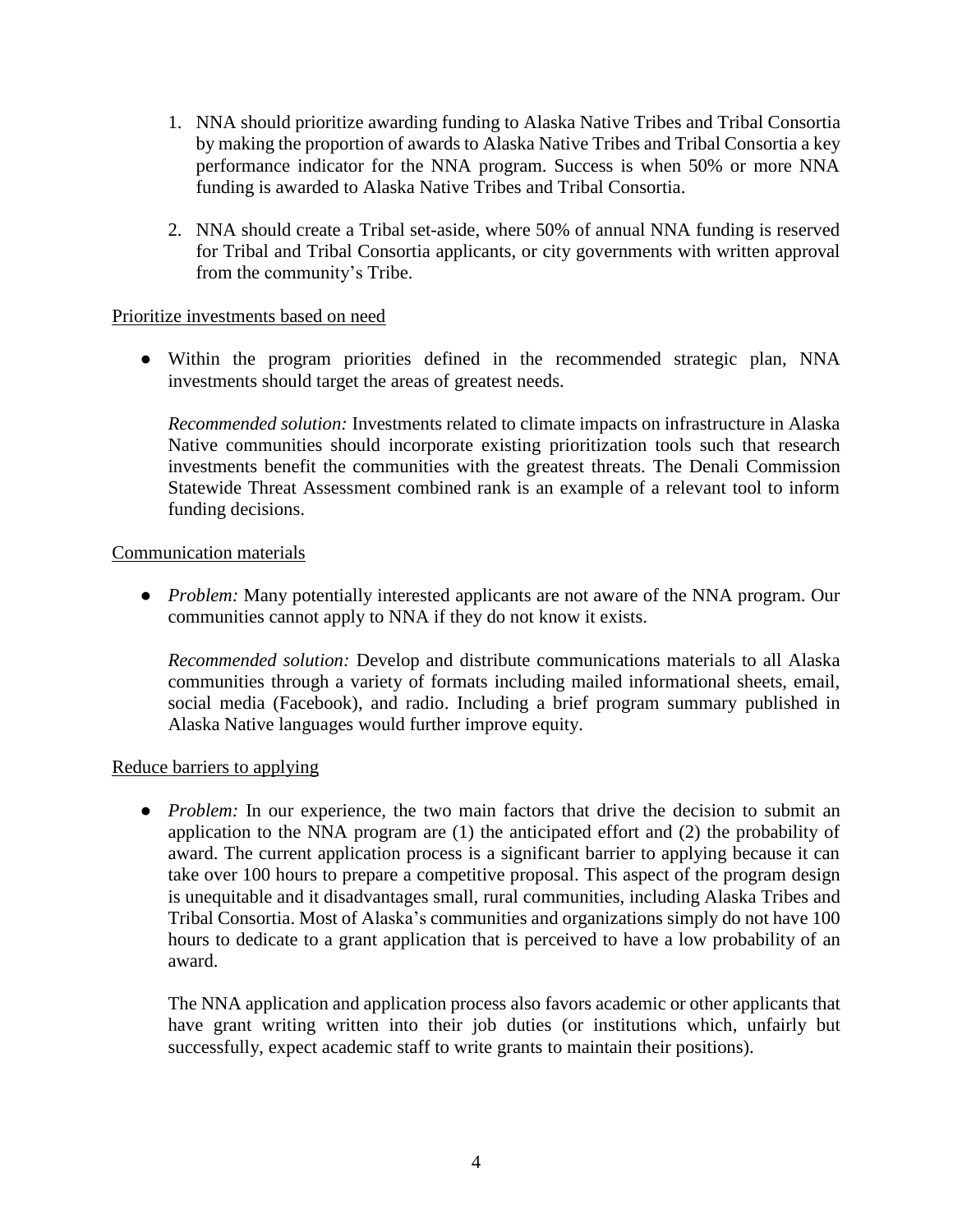*Recommended solution:* NNA could simplify the application to by creating a two-stage process. Stage one could invite two-page pre-proposals that are evaluated prior to inviting a selected project to apply for a full proposal. Stage two could be a brief (e.g. six-page) project proposal that can be submitted via email and mail, as well as online.

● *Problem*: Another major barrier to applying is the perception that Alaska Tribes and Tribal Consortia will not receive an award due to lack of affiliation with a research university or if the proposed project team does not have significant Western education.

# *Recommended solutions:*

- *1.* In addition to creating the Tribal set-aside, clearly identify that these perceived barriers do not affect award decision-making.
- *2.* Ensure application scoring criteria do not favor applicants with university affiliations and project teams with significant Western education.
- *Problem:* Interested applicants have varying capability and capacity to apply to the NNA program. Barriers include limited internet access and limited grant writing experience.

*Recommended solution:* NNA staff should provide ample technical assistance to interested applicants to support project development and the development and submission of applications. This includes understanding and navigating NNA requirements and hands-on support in writing NNA grant applications.

# Application requirements

In order to improve the NNA program's ability to deliver societal benefits for Arctic peoples, NNA applications should have the following requirements:

- Proposals that partner with or mention specific communities must have a Letter of Support from the community's leadership (Tribal President, City Mayor, or authorized signatory) dated within three months of the application submission.
- Projects that aim to address erosion, permafrost degradation, and flooding impacts to infrastructure in Alaska should serve communities either identified in the top two categories of "combined threat rank" in the Denali Commission Statewide Threat Assessment or receive written support from the manager of the State of Alaska Coastal Hazards Program that states the proposed project is a priority of statewide significance and does not duplicate existing or planned efforts. The aim here is to steer NNA funding toward the areas of greatest need.
- Projects that aim to address region-wide food security threats should receive written support from a respective regional Tribal Consortium.<sup>8</sup> The aim here is to provide NSF with increased confidence that the project's implementation methodology will address the

 <sup>8</sup> *See, supra* note 4.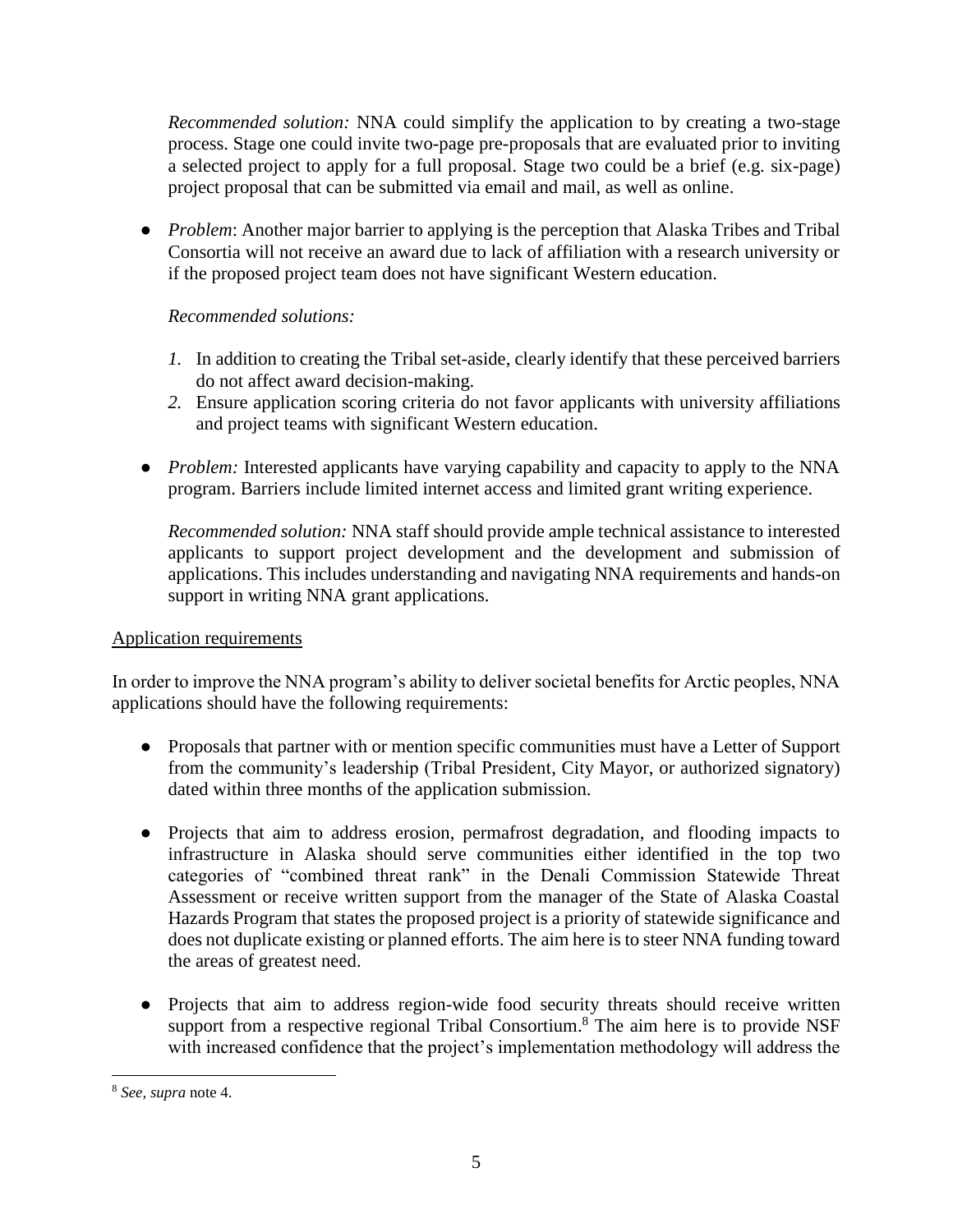root cause of the problem and lead to significant societal benefit, as well as eliminate duplication of current and planned efforts in the respective region.

### Application scoring

*Problem:* The design of the NNA review process and current evaluation criteria of intellectual merit and societal benefit has not led to investments that achieve societal benefit.

## *Recommended solutions:*

- 1. Across federal programs, we have observed that program staff with Alaska-specific knowledge and experience are more effective at creating impactful investments in Alaska compared to competitive programs with short-duration external reviewers with varying levels of experience and varying opinions on the merits of project personnel, methods, and outcomes. Instead of external review panels, we recommend that NNA give the adjusted NNA staff (recommended above in the section titled "Adjust NNA program staff and structure") the authority to evaluate project proposals. After staff review and rank proposals based on the recommended NNA strategic plan and priorities of the redesigned NNA program, NNA staff should advance the rank of priority projects to the hands-on Advisory Board (described above in the section titled "Adjust NNA program staff and structure") for detailed review and decision-making.
- 2. We recommend a global NNA review of the 'broader impacts' statements of funded projects and a program evaluation to characterize if those broader impacts were appropriate to begin with and if they have been achieved. The review and evaluation should include adjusted NNA staff, advisory panel, and communities listed in the proposal.
- 3. Increase transparency regarding decision-making by publishing detailed scoring methodology in the RFP.
- 4. NNA has favored international projects and regional projects, which is incongruent with the need for site-specific data collection and analysis that leads to tangible benefits for Arctic people. NNA should not prioritize investments in international and regional collaborations. We recommend removing this from scoring criteria and the RFP.
- 5. As described in our letter submitted to NSF in March 2020, NNA awards to academic researchers have not equitably incorporated Co-Production of Knowledge (CPK).<sup>9</sup> For non-community applicants, NNA proposal review criteria should include an evaluation of the following, which are not currently review criteria:
	- a. If a proposed project was not developed co-productively, and does not plan to use co-productive tools and methods, why not? Researchers should have to

 <sup>9</sup> *See* March 19, 2020 Letter, *supra* note 1.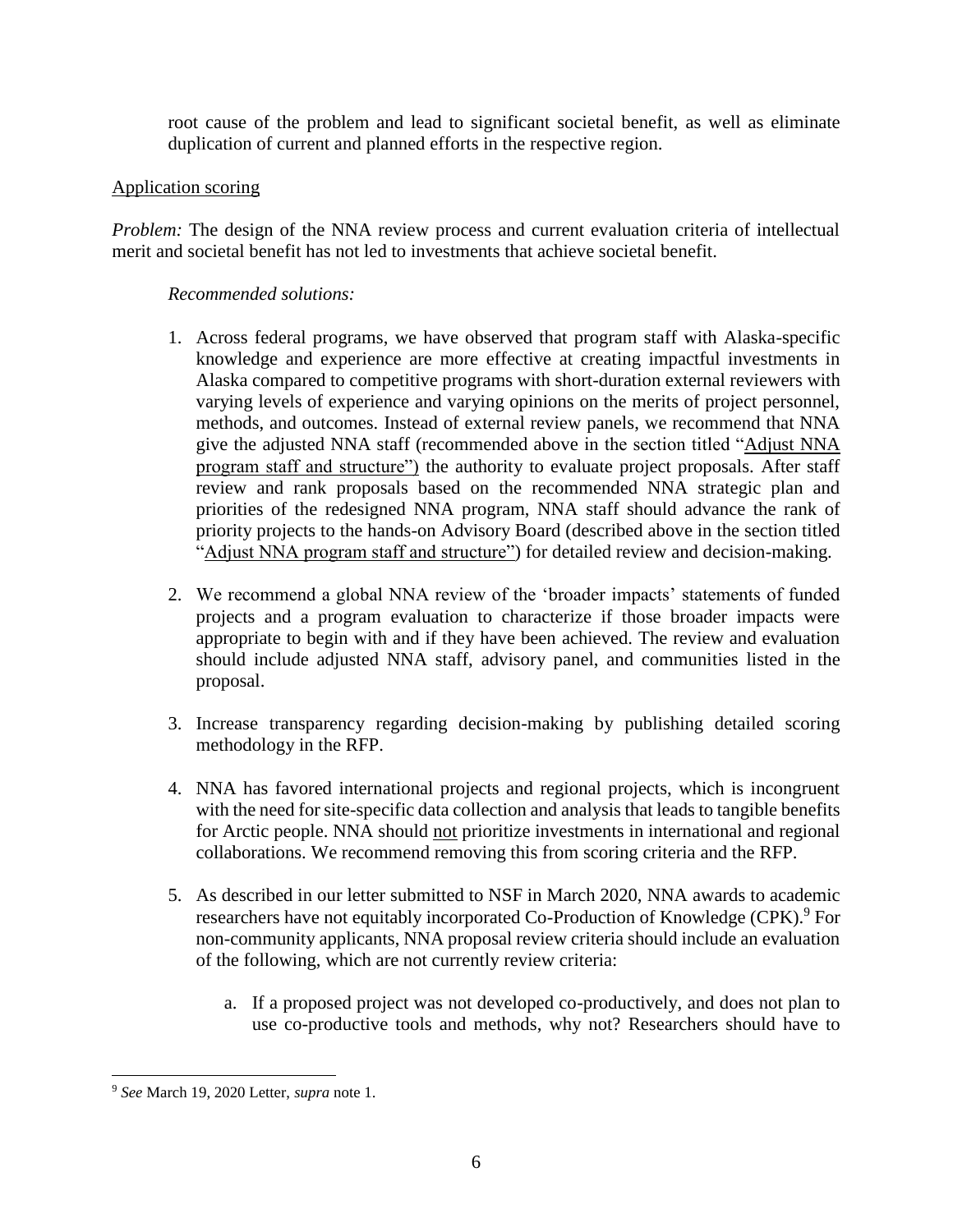explain why a proposed project is best conducted in a non-collaborative, nonco-productive way.

b. If a project claims to be co-productive or collaborative, when were project partners approached? What inputs have project partners made to the proposal? Do the budget, timeline, tasks, etc. reflect co-production concepts?

### Training for grant recipients

• *Problem:* Past NNA projects awarded to research institutions have generally not equitably included Indigenous peoples' knowledge and science when developing research questions and conducting research.

*Recommended solution:* NNA leadership has discussed developing mandatory training on CPK for all Western research award recipients that is presented and facilitated by Arctic Indigenous organization representatives. This training ideally would include a history of Arctic peoples, the history of colonialism, the government to government relationship between Alaska Tribes and the federal government and the federal trust responsibility, decolonization training, the history of research in the Arctic, and cultural awareness and sensitivity training. We expect that NSF will follow-through to implement this training. There should also be mandatory training regarding the Principles for Conducting Research in the Arctic.

Make information generated by NNA projects accessible to all

• *Problem:* Too often, NSF research does not reach the general public or our communities.

*Recommended solution:* Develop and implement a plan to distribute NNA-generated information throughout Alaska and to the general public nationwide. For example, all NNA projects should be required to present via a webinar and develop a summary of the project written in plain English upon completion. Additionally, NNA should take significant steps to create other informational products that summarize new knowledge generated and distribute products via e-newsletter, the NNA website, social media, and monthly teleconferences, etc.

### **Conclusion**

In summary, transformative change is needed to make NNA effective. NNA should pause awards, adjust NNA staff and structure, create an advisory council and a strategic plan, and equitably administer the NNA program to maximize benefits to Arctic Indigenous Peoples.

We request a meeting with you to discuss the issues raised in this and our previous letter to the NNA program leadership, and to achieve meaningful future engagement in a respectful and equitable way. To reach us, please contact our designated contact person, Dr. Lauren Divine, Director, Ecosystem Conservation Office, Aleut Community of Saint Paul Island at (907) 891- 3031 or lmdivine@aleut.com.